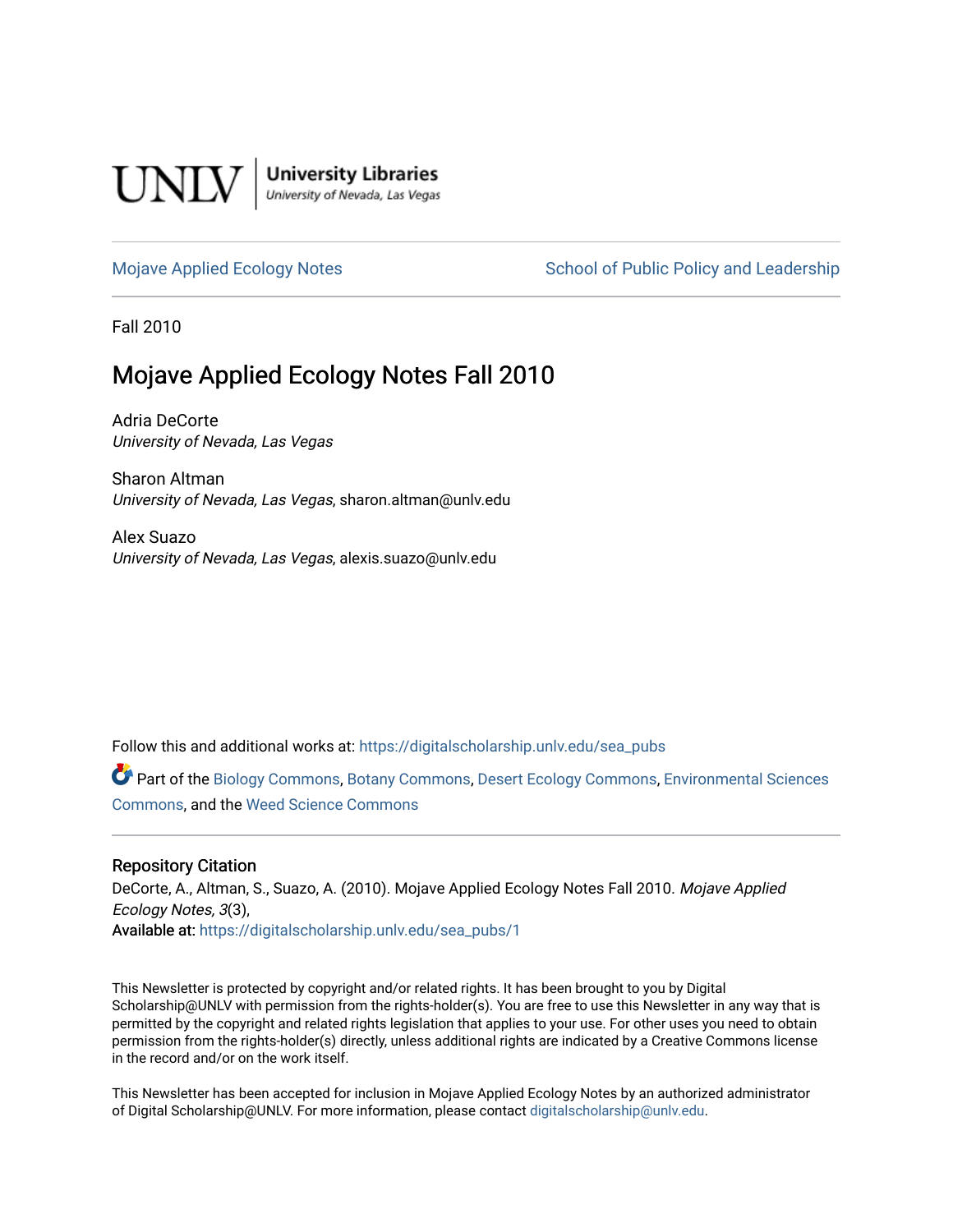# A NEWSLETTER OF THE UNLV DESERT AND DRYLAND FOREST RESEARCH GROUP



# *Graduate Student Project on Habitat Invasibility Defense Date Set*



# **I NSIDE T HIS I SSUE :**  Graduate Student Project................1 New Botanists .................................2 Vegetation Mapping ........................3 Burial Depths Effects.......................4 Overview Summary Published........5 Recent Media Appearances............7

*"The most effective technique for preventing the spread of invasive species may be increasing the health of native plant communities to fortify them against invasion."* 

 *.*

 *.*

Adria DeCorte, M.S. candidate in Environmental Science with the School of Environmental and Public Affairs at UNLV, has set an open thesis defense time of November 2, 2010, at 9:30 a.m. The location is in the Greenspun Building on the southeast side of the UNLV campus, either in the west side computer lab, or in the auditorium at the north entrance, depending on the number of people attending.

Adria's project, supported through a cooperative agreement with Lake Mead National Recreation Area working with vegetation manager Alice Newton, involved establishing research plots along the park's Northshore Road. Here is an excerpt from Adria's thesis:

### **Relationships of Exotic Plant Invasions with Biological Soil Crusts, Desert Pavement, and Soil Carbon in the Eastern Mojave Desert**

By Adria DeCorte Thesis for M.S. in Environmental Science, UNLV

Plant invasibility is a key topic in the Mojave Desert where exotic species invasions result in new fire regimes and reduced biodiversity. The most effective technique for preventing the spread of invasive species may be increasing the health of native plant communities in order to fortify them against invasion. Consequently, protecting soil surfaces in conjunction with reducing soil fertility through carbon addition could serve as useful tools for prevention.

In my thesis work, I examined how soil surface types (biological soil crust, desert pavement, and open areas that were neither) effect the establishment of three exotic plant species (*Bromus rubens*, *Schismus* sp., and *Brassica tournefortii*) in Lake

See *Graduate Project* on page 5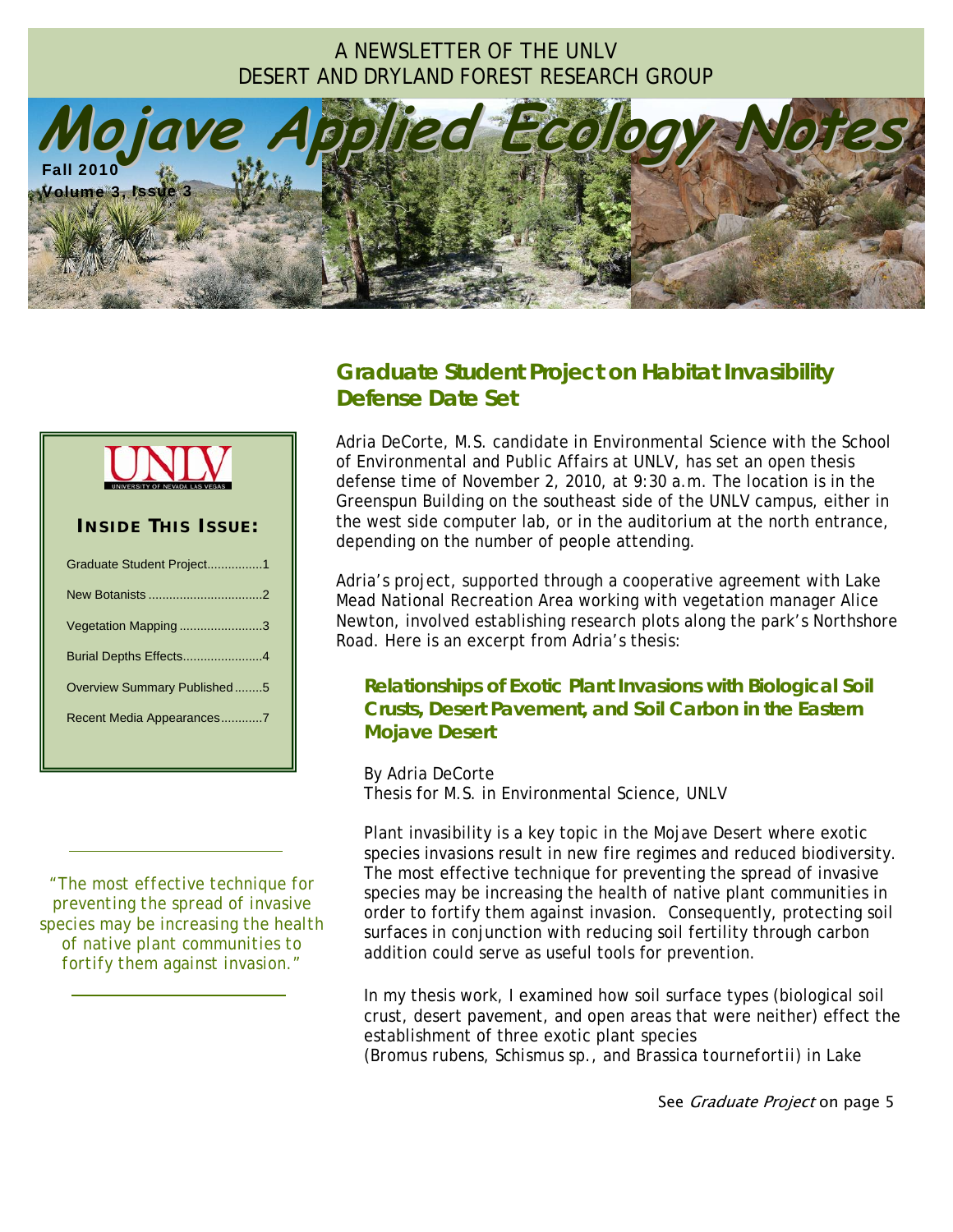### **Desert and Dryland Forest Research Group**

University of Nevada Las Vegas School of Environmental and Public Affairs 4505 S. Maryland Parkway Las Vegas, Nevada 89154-4030

#### RESEARCH STAFF

Lindsay Chiquoine, Research Assistant Donovan Craig, Research Assistant Joslyn Curtis, Botanist Adria DeCorte, Graduate Student Karin Edwards, Botanist Teague Embrey, Botanist Cayenne Engel, Research Associate Shannon Hennke, Botanist Sara McPherson, Graduate Assistant Kate Prengaman, Botanist Chris Roberts, Graduate Student Sarah Schmid, Botanist Alexis Suazo, Research Associate Peter Van Linn, Graduate Student Dr. Cheryl Vanier, Statistical Analyst

PROGRAM MANAGER Scott Abella, Ph.D. scott.abella@unlv.edu

Mojave Applied Ecology Notes www.unlv.edu/staff/cengel/DDFRGHome.htm

Fall 2010 Volume 3, Issue 3

Editor: Sharon Altman sharon.altman@unlv.edu Mojave Applied Ecology Notes is a newsletter published quarterly by the UNLV Desert and Dryland Forest Research Group. We specialize in working with resource managers to address key information needs for management through applied research.

# **DDFRG Welcomes 2 New Botanists**

*By Sharon Altman* 

SHANNON HENKE joins the Desert and Dryland Forest Research Group from the National Park Service where most recently she was a Biological Technician working for Vegetation and Ecological Restoration at Yosemite National Park. She enjoys hiking, camping and music in her free time. Shannon has a BS, emphasizing Plant Ecology, from California State University, Chico.

Our second new botanist is JOSLYN CURTIS. Josyln graduated with a B.S. in Botany and minors in Horticultural Science and Anthropology from North Carolina State University, where she also was Botany Club Vice President and graduated Magna Cum Laude. She enjoys backpacking, scuba diving and traveling. Before coming to UNLV, she worked as a botanist with the Eastern Nevada Landscape Coalition, in Ely, Nevada, measuring plant community responses to wildfires in eastern Nevada.



Shannon



Joslyn

Their botany and plant ecology expertise and experience with arid land fieldwork will make them an asset to the group. They are currently working on the vegetation mapping project described on the next page.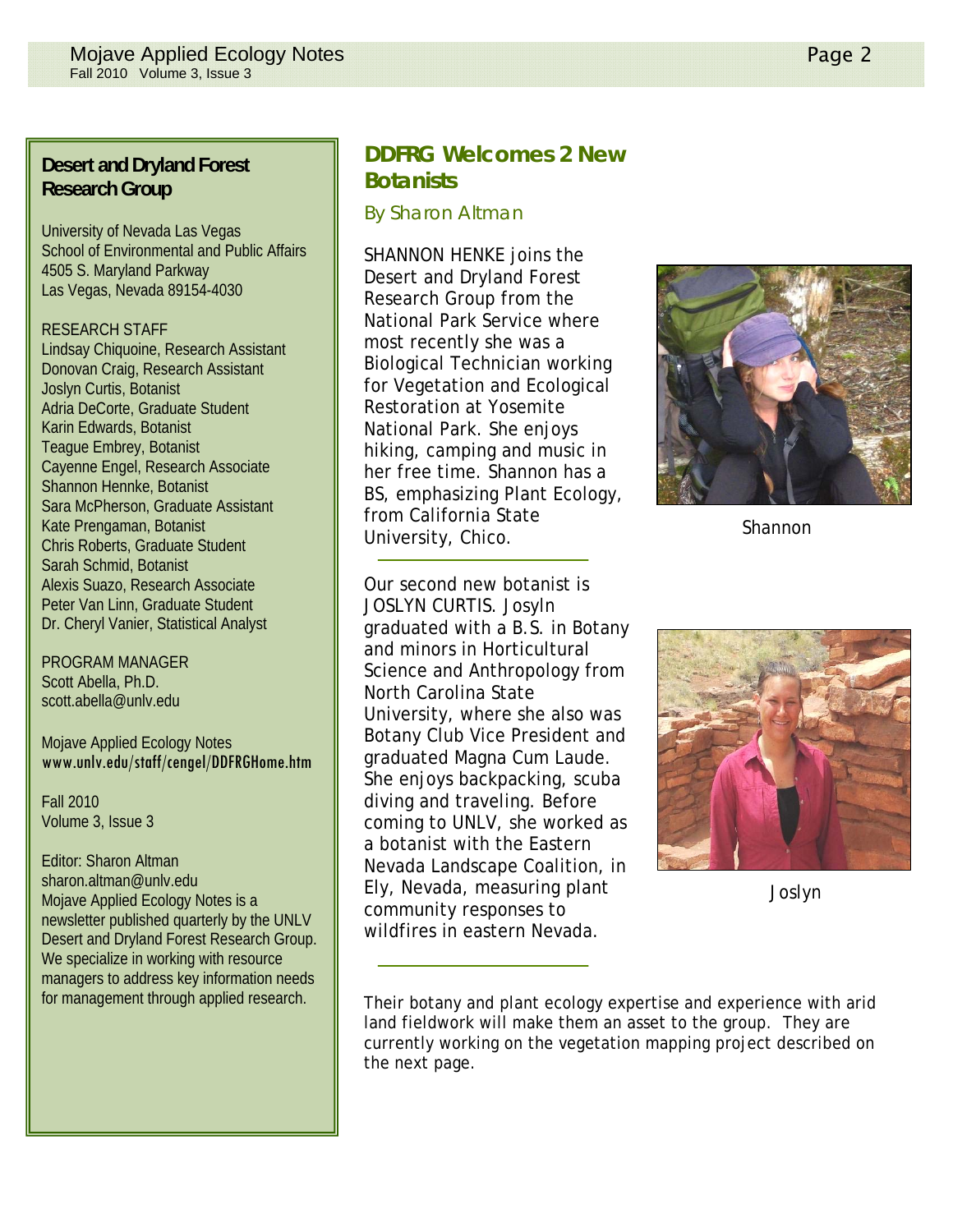# **Mojave Desert Vegetation Mapping Project Continues**

By Sharon Altman – from the report: Prengaman, Kathryn A., Teague M. Embrey, Sarah M. Schmid, Karin J. Edwards, Carl Howard, Julia S. Gehring, and Scott R. Abella, 2010. Vegetation Mapping for the Mojave Network Parks: Annual report for the first year fieldwork at Lake Mead National Recreation Area and Death Valley National Park. Submitted by the University of Nevada, Las Vegas to the Mojave Inventory and Monitoring Network of the National Park Service.

This project was supported through a cooperative agreement with the Mojave Desert I&M Network Inventory and Monitoring Program of the National Park Service.

The primary goal for the data collection for this project was to sample plots that describe stands of vegetations and their locations. Plots were established, within an environmental stratification framework, in areas that provide a representative sample of the vegetation patterns present in a given area, including both large stands and small but repeating or important/unique stands like drainages and springs.



We conducted our primary field season at Lake Mead NRA from February 18 to May 13, 2010. We surveyed 394 sites, 157 Classification Plots and 237 Observation Points. We sampled points in 103 BPUs, meeting the initial goals of 400 sites, at 93 BPUs. We recorded 61 different alliances and more than 200 associations during our sampling. Twenty-one



alliances were recorded at four or more sites across the park, and the rest were rare alliances that were difficult to find with multiple stands. Additional fieldwork was done September 10 to October 7, 2010, with the goal of targeting alliances that were only represented by a few plots in the first phase of the fieldwork.

Our first field season of sampling at Death Valley National Park ran from May 17 to July 2, 2010. For this field season, we focused our efforts on the northern and central ranges, to work in the higher elevation areas while they were in bloom.

We sampled 224 sites, 38 Plots and 186 Observation Points. Fewer Plots were done at Death Valley National Park because a previous project (with data available to the Mojave Desert I&M Network) had already collected sufficient data for classification analysis on many of the common alliances.

These 224 data collections represent about 36% of the random sites in the five work area; the original goal was 40%. We recorded 56 alliances, including 15 types that were recorded at four or more sites across the park.

Work on the remainng 11 work areas is scheduled to begin in January, 2011.

Sampling/data collection will begin at Mojave National Preserve in the spring 2011 and the collection of accuracy assessment data at Great Basin National Park in early summer 2011.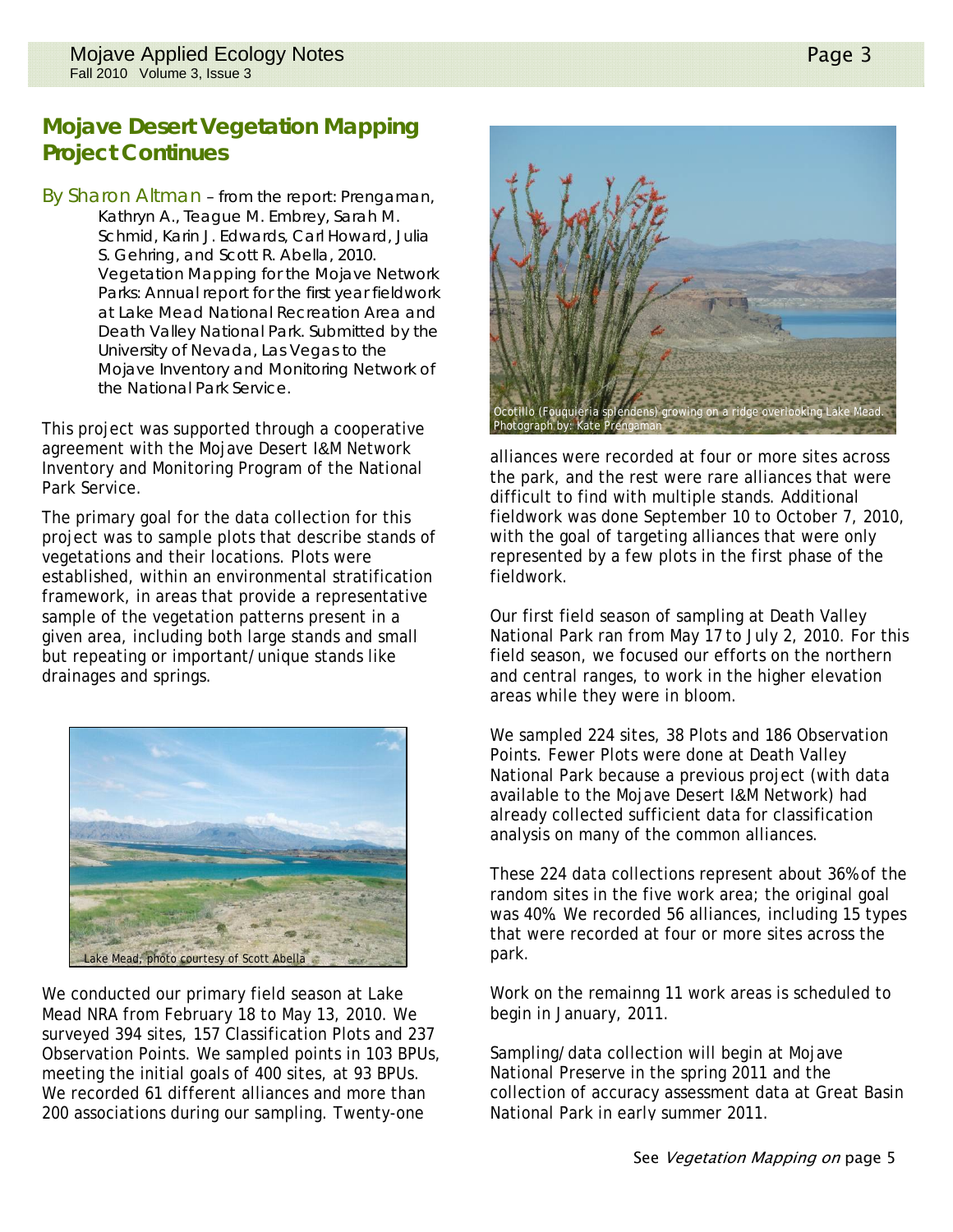### **Burial Depth Effect on Seeds of Brassica tournefortii, a Non-native Winter Annual A**

### *By Alex Suazo*

Seeds are important in regulating plant population dynamics and community structure. In desert ecosystems such as the Mojave, seeds are stored in soil seed banks as a strategy to deal with temporal variability in precipitation. The timing and amount of precipitation are key cues for stimulating seed germination, and responses of winter annuals to adequate soil moisture can be appreciated in spring when dozens of species are responsible for spectacular wildflower displays. However, a fraction of viable seeds remains dormant even under ideal germination conditions and little work has been done that quantifies the proportion of viable seeds that remain dormant in the soil after a germination event. Understanding patterns of seed persistence in soil seed banks may be important for finding effective ways to manage non-native plant species by targeting the seed bank.

The non-native invasive forb, *Brassica tournefortii* (Sahara mustard), is a winter annual native to the southern and eastern parts of the Mediterranean rim, where it establishes viable populations on sandy soils. *B. tournefortii* is considered a top non-native species with the potential to cause extensive ecological damage in deserts of the American Southwest. In the Mojave Desert in southern Nevada, *B*. *tournefortii* has spread into a variety of habitats. As a winter annual, *B. tournefortii* seeds germinate after winter rainfall (October through April) and before many of the native annuals quickly monopolizing soil resources and leaving little water and nutrients for other species. The population densities are influenced by rainfall patterns, and during years of high rainfall dense stands dominate the landscape resulting in increased fuel loads, and consequently increased fire hazard.

We quantified patterns of seed dynamics in habitats with contrasting soil types (alluvial and sandy) (Fig. 1) to determine whether seed dormancy differs as a function of burial depth. Seeds of *B. tournefortii* were collected from infested areas at Lake Mead National Recreation Area in spring 2009. We mixed 100 seeds with 160 ml of sterile sand (commercially bought) and poured the seed / sand mix into nylon bags. Seed bags were buried at 2, 5, and 15 cm depths and exhumed after six months. In the lab, seeds were recovered from the soil using different mesh sizes. All recovered seeds were inspected using a dissecting microscope; opened seeds were classified as germinated, and closed seeds as un-germinated. Closed seeds



Fig.1 Different soil types A) alluvial and B) sandy where the seed burial study was conducted at Lake Mead National Recreation Area.

 *.*

*"As a winter annual, B. tournefortii seeds germinate after winter rainfall and before many native annuals quickly monopolizing soil resources and leaving little water and nutrients for other species."* 

 *.*

See Burial Depths on page 6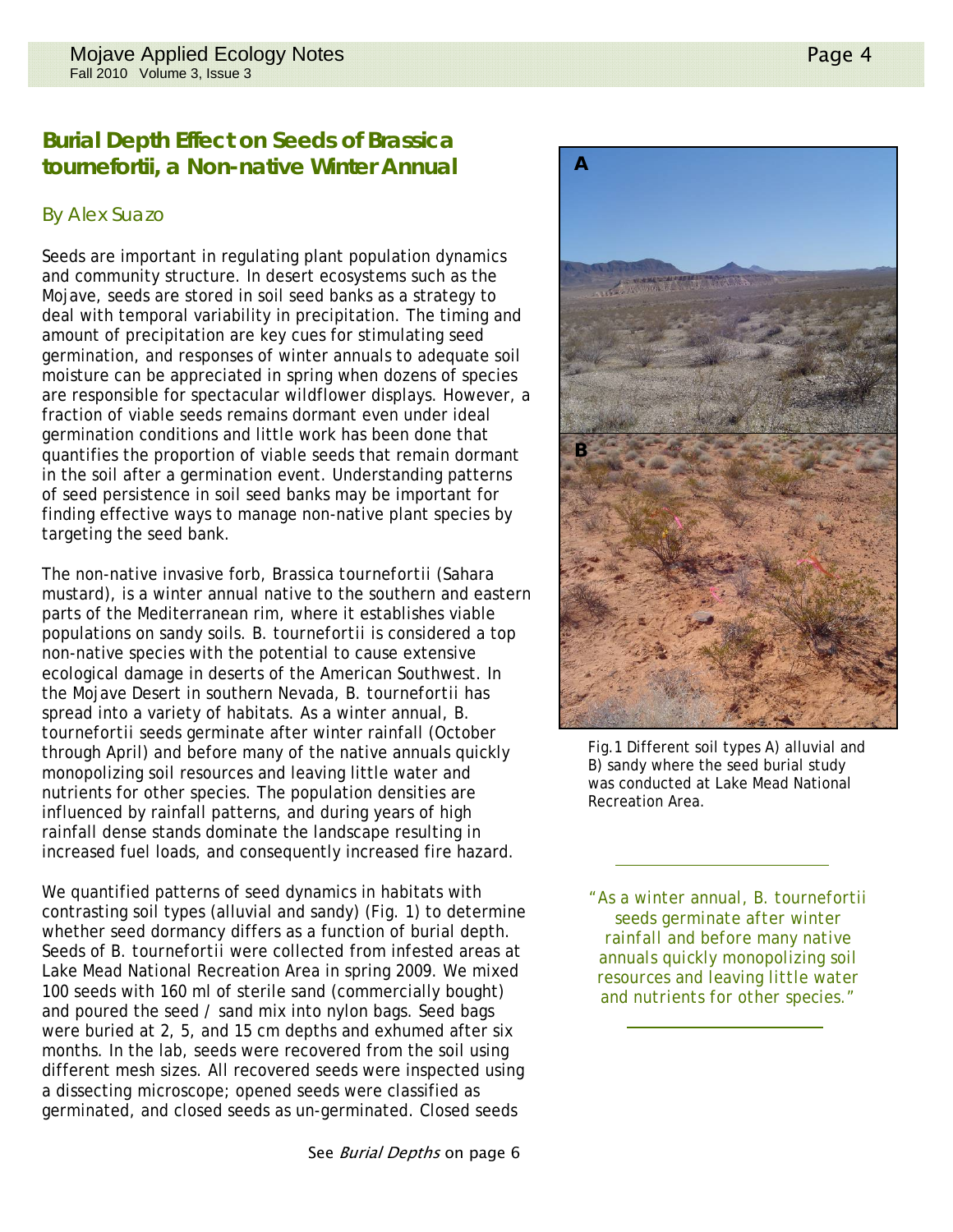# **Overview Summary of Exotic Species Published in the Encyclopedia of Geography**

Scott Abella's invited contribution to the Encyclopedia of Geography was published in September, 2010. Scott's contribution is on exotic species, and provides an overview of the ecology, distribution, threats, and management of exotic species, all in <1,000 words. This overview summary is intended for a general audience and may be useful for distributing to the public and others to further an awareness and understanding of exotic species. For those of you who don't want to purchase the six-volume, \$900 encyclopedia from Amazon, a PDF of the entry is available from: http://faculty.unlv.edu/abellas2/

### Vegetation Mapping from page 3

The Abella Lab within the UNLV School of Environmental and Public Affairs is dedicated to increasing understanding of the applied plant ecology and management of the Mojave Desert. The National Park Service is providing financial support through a cooperative agreement with UNLV to collect vegetation data from which fine scale vegetation maps will be created. These vegetation maps will contribute to the body of knowledge regarding the species composition, abundance and distribution of plant communities within the Mojave Desert. The final products from this project will be available for use by the public for a wide range of scientific studies and land management planning efforts.

#### Graduate Project from page 1

Mead National Recreation Area in the eastern Mojave Desert. I conducted two experimental components – a greenhouse study and a field study – and a correlational field study. Using these studies, I also examined the effect of carbon addition and disturbance on the establishment of these species.

The findings are expected to contribute novel information to the broader understanding of these factors in arid lands as well as provide information applicable for local land managers tasked with protecting desert soil surfaces and minimizing impacts of exotic species.

Adria's committee is chaired by Scott Abella and includes the members Wesley Niles, Lloyd Stark and Bill Smith.

#### **Thank you…….**

We thank our current funding partners for their support:

Bureau of Land Management, Southern Nevada – Nora Caplette and Kevin Oliver, and Ely District – Karen Prentice

Lake Mead National Recreational Area – Alice Newton

Mojave Network of the National Park Service - Nita Tallent-Halsell and Jeanne Taylor

Parashant National Monument – Kathleen Harcksen

Saguaro National Park - Dana Backer

U.S Geological Survey / Clark County, Nevada – Lesley **DeFalco** 

We look forward to continuing these partnerships and working with future new partners for mutual benefit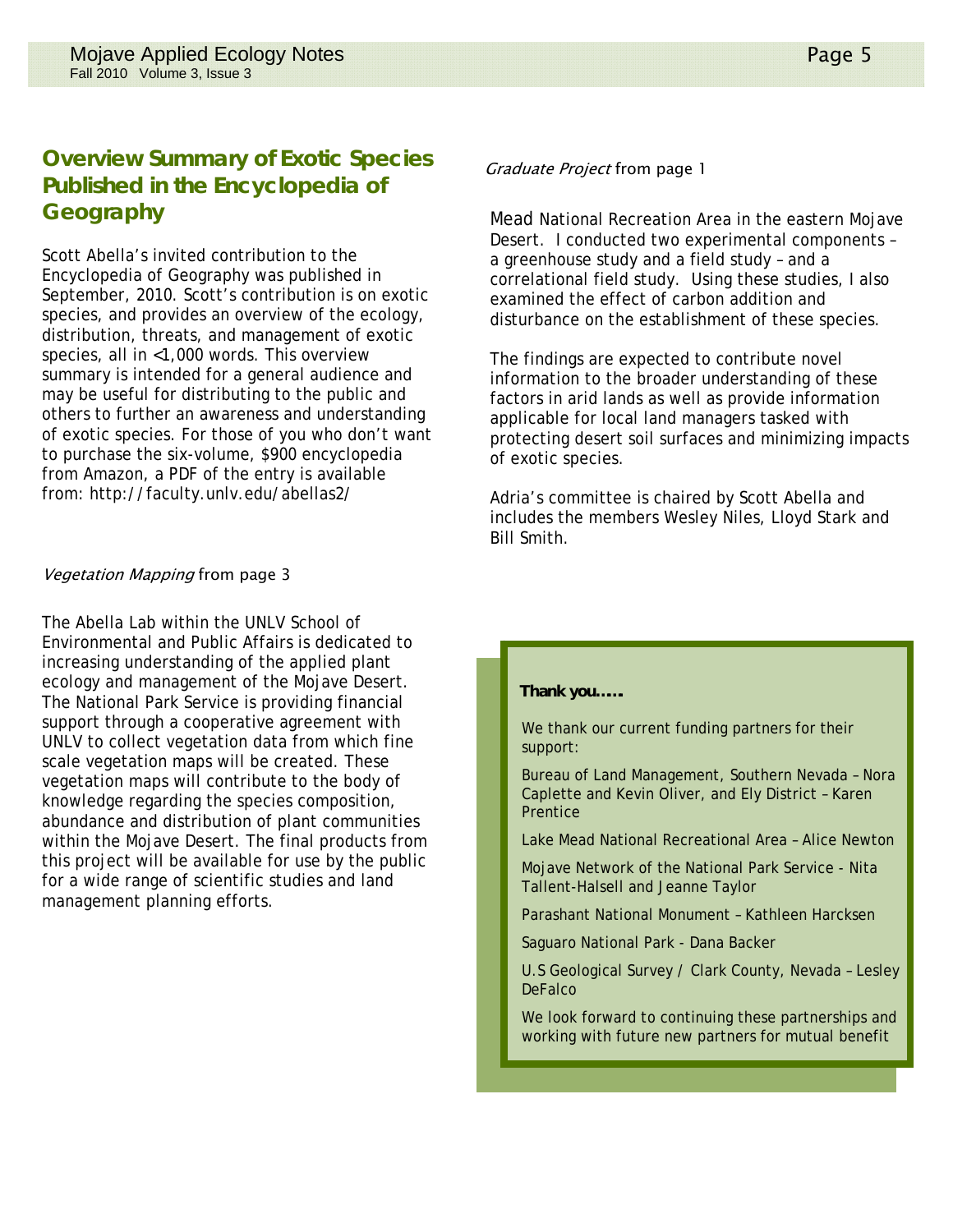#### Burial Depth from page 4

were placed in Petri dishes with moistened blotter paper on a lab bench to test for seed dormancy. Radicle emergence was used to indicate germination.

Seed germination approximated 100% before burial indicating that seeds were highly viable; however, seed germination decreased as a function of burial depths. After six months of seed burial, the proportion of seeds that germinated was observed to vary between 0.50 (50%) and 0.20 (20%) at 2 and 15 cm burial depth, respectively. Seedling emergence was prevalent from 2 and 5 cm depths. The observed germination pattern indicates that a large number of viable seeds remained dormant, particularly at a 15 cm burial depth (Fig. 2). Approximately 100% of dormant seeds germinated in Petri dishes when exposed to ambient conditions (Fig. 2).

This study has shown that seeds of *B. tournefortii*, a non-native invasive species can remain viable in the soil seed bank as a means to ensure plant survival and establishment in an unpredictable environment such as the Mojave Desert. Proportion of un-germinated seed increased as a function of depth, suggesting that light availability may be responsible for stimulating seed germination hence seeds stay viable and dormant at deeper depths in the soil seed bank. Dormant seeds were quick to respond to ambient lab conditions as seed germination was observed one day after seeds were placed in Petri dishes. It is interesting that seed mortality caused by soil borne microbial seed pathogens appears to be not important in shaping seed fate. There were only a couple of seeds that showed decayed embryos. However, longer term seed burial studies may be needed to better understand the role of pathogens on seeds stored in soil seed bank. Seedling emergence and seed germination patterns suggest that a possible management approach for *B. tournefortii* is to bury seeds at a depth of 15 cm, and soil disturbance should be avoided as it could bring buried seeds to the surface where seeds will be exposed to optimal germination conditions.





### **Climate Change Conference at UNLV Presentations Online**

In April 2010, over 300 people attended the workshop on natural resource needs associated with climate change in the Great Basin and Mojave Desert, at the University of Nevada Las Vegas. For anyone interested, full-length presentation videos, presentation slides, speaker and poster abstracts, and the posters are all now available online. **This program included an invited presentation by Scott Abella on conducting ecological restoration in a changing climate in the Mojave Desert.**  The clearinghouse is at:

http://www.wr.usgs.gov/workshops/ccw2010/index.html